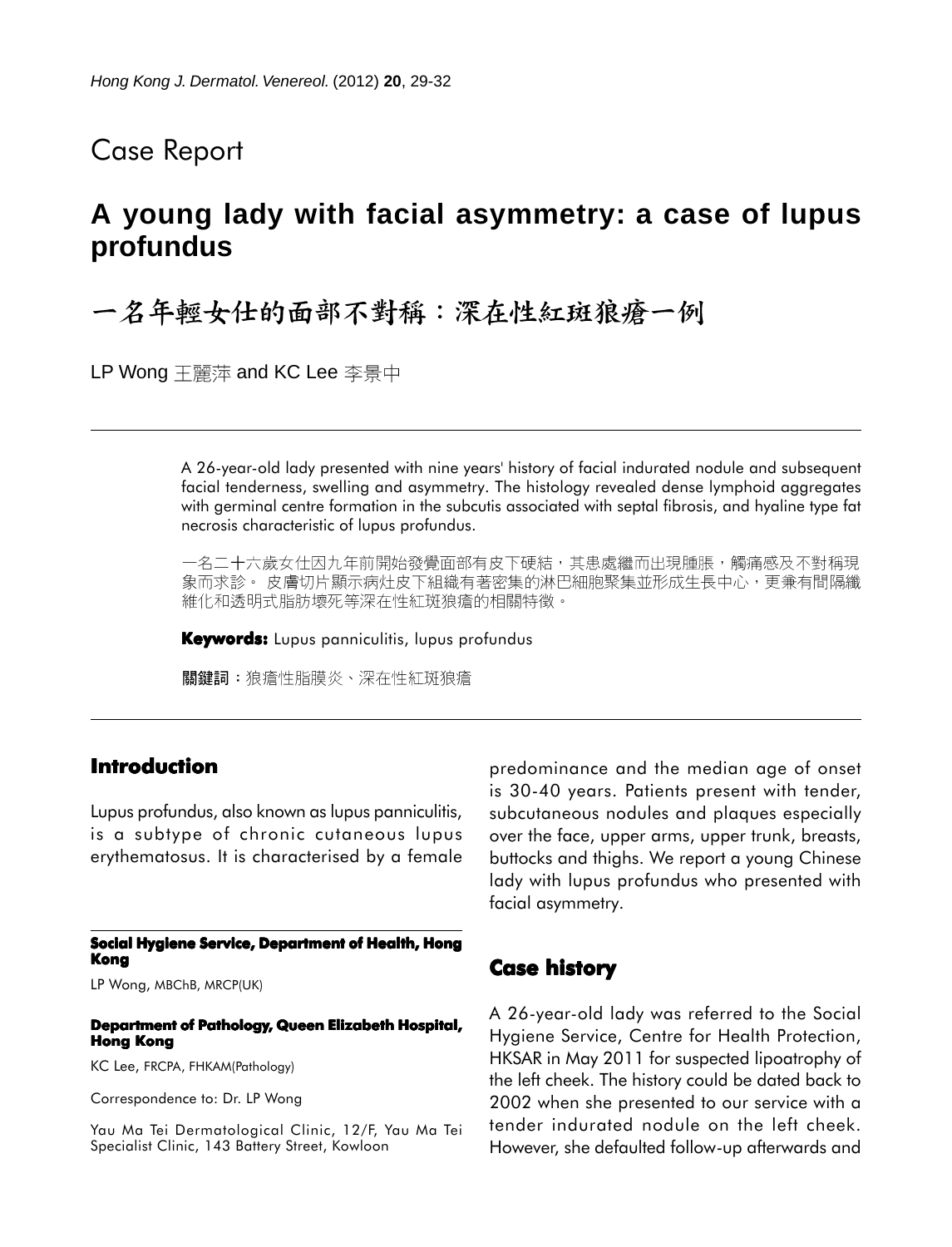no formal diagnosis was made. She was seen by a private surgeon in 2010 and an incisional biopsy on the nodule was performed. She was told by the surgeon that she was suffering from panniculitis and lipoatrophy. In the following year, she noted that there was continuous "shrinkage" of the left face and she also developed pain, tenderness and swelling over the right face.

Physical examination showed atrophy on the left side and a tender swelling on the right side of the face (Figure 1). There were no epidermal skin changes, follicular plugging, oral ulcer or photosensitivity. The differential diagnosis included lupus profundus, acquired partial lipodystrophy, familial partial lipodystrophy, HIV/HAARTassociated lipodystrophy syndrome and deep morphoea.

Initial investigations which included blood tests for haemoglobin, white cell count, platelet count, liver and renal function, thyroid function, C3, C4, rheumatoid factor were all normal. HIV-antibody was negative. The titre of ANA was 1:80. However, anti-DNA and anti-ENA were negative.

The histological slides of a skin biopsy performed by a private surgeon over the patient's left face were retrieved for review. Direct immunofluorescence was not performed at that time. The skin biopsy revealed an unremarkable epidermis and dense lymphoid aggregates with germinal centre formation in the subcutis associated with septal fibrosis (Figure 2). Hyaline type fat necrosis characteristic of lupus profundus was demonstrated but features of lipoatrophy (involutional or inflammatory type) were absent (Figure 3).

The clinical and histological findings were compatible with the diagnosis of lupus profundus. The patient was started on hydroxychloroquine 400 mg daily and naproxen 250 mg three times daily. She was also referred to the plastic surgeon for consideration of autologous fat transplantation.

## **Discussion**

Lupus profundus (lupus panniculitis) is a subtype of chronic cutaneous lupus erythematosus (CCLE). It is associated with CCLE and systemic lupus erythematosus (SLE) in at least one third and 10- 15% of the cases respectively. This condition



**Figure 1.** Facial asymmetry with left cheek atrophy.



Figure 2. Low power view: Dense lymphoid aggregates with fibrosis in the subcutis. The epidermis is relatively unremarkable (H&E stain).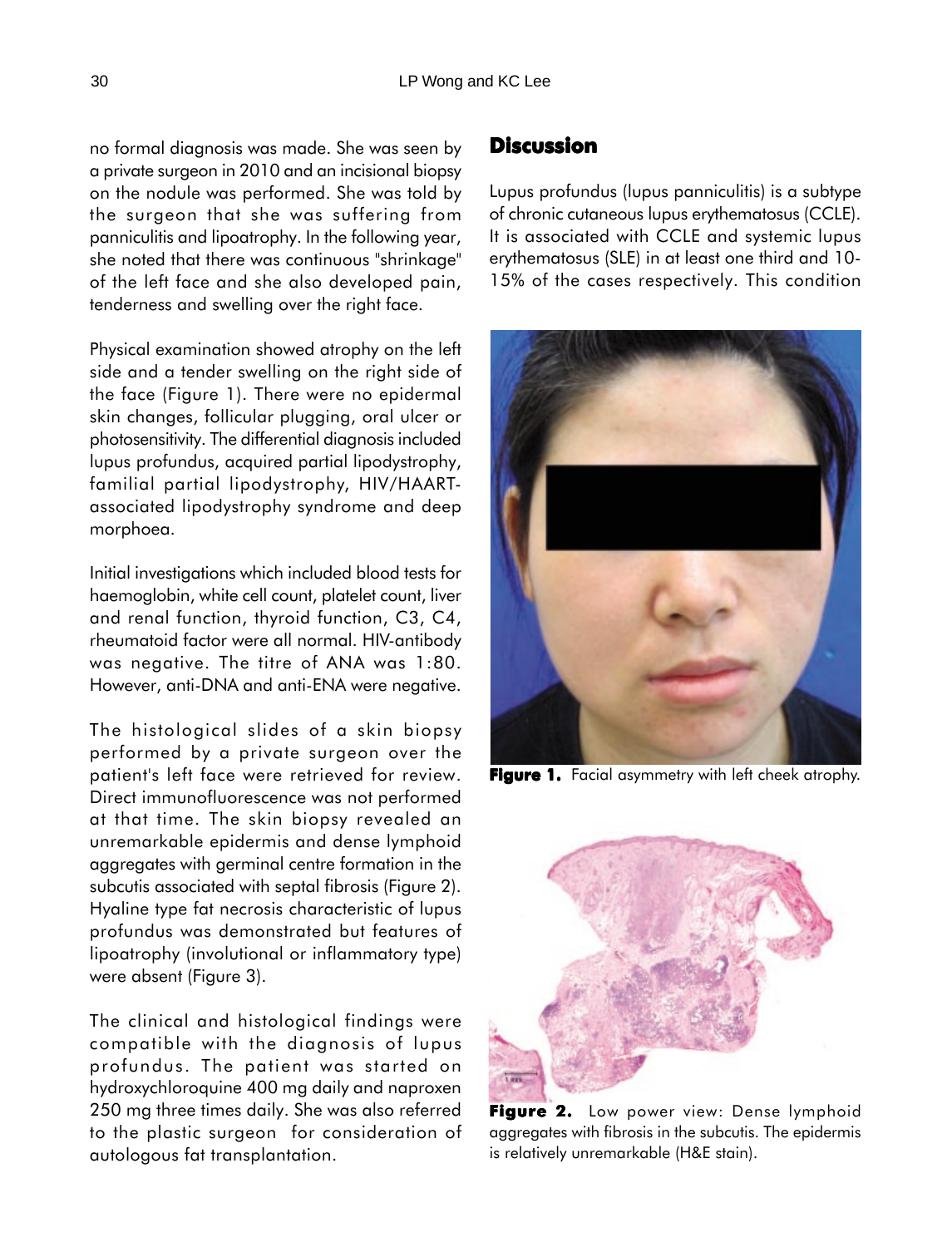

stain).

constitutes 2-3% of all cases of lupus erythematosus  $(LE)$ .<sup>1</sup> It usually occurs in adults with a median age of onset of 30-40 years with a female predominance.2

Clinically, patients present with tender, subcutaneous nodules and plaques occurring predominantly over the face, upper arms, upper trunk, breasts, buttocks and thighs. Lupus profundus runs a chronic, relapsing course and the inflammation in the fat leads to indurated plaques which can evolve into disfiguring, depressed areas or lipoatrophy. Changes in the overlying skin range from a light pink colour to an erythematous plaque with scarring and follicular plugging as seen in discoid lupus erythematosus (DLE). The overlying skin may be "tethered" to the subcutaneous lesion, causing a surface depression and ulceration.<sup>3</sup>

Histologically, lupus profundus is characterised by the following features: predominantly lobular panniculitis, characteristic hyaline fat necrosis and lymphoplasmacytic infiltrates. Lymphocytic vasculitis and mucin deposition may be present

centre and associated septal fibrosis. Hyaline type fat necrosis characteristic of lupus profundus was also present. Features of lipoatrophy were not found (H&E

and direct immunofluorescence may be positive. Epidermal or dermal changes of CCLE may be present in one-half to two-thirds of cases.

First-line treatment of lupus profundus are antimalarials and systemic or intralesional corticosteroids (level of evidence: E).4 Antimalarials produce improvement in most patients but treatment may be required for several years.<sup>2</sup> Second-line treatment is topical corticosteroids under occlusion (level of evidence: E).4 Third-line therapies include gold, bismuth, dapsone, cyclophosphamide, thalidomide, rituximab and cyclosporine A (level of evidence: E).4